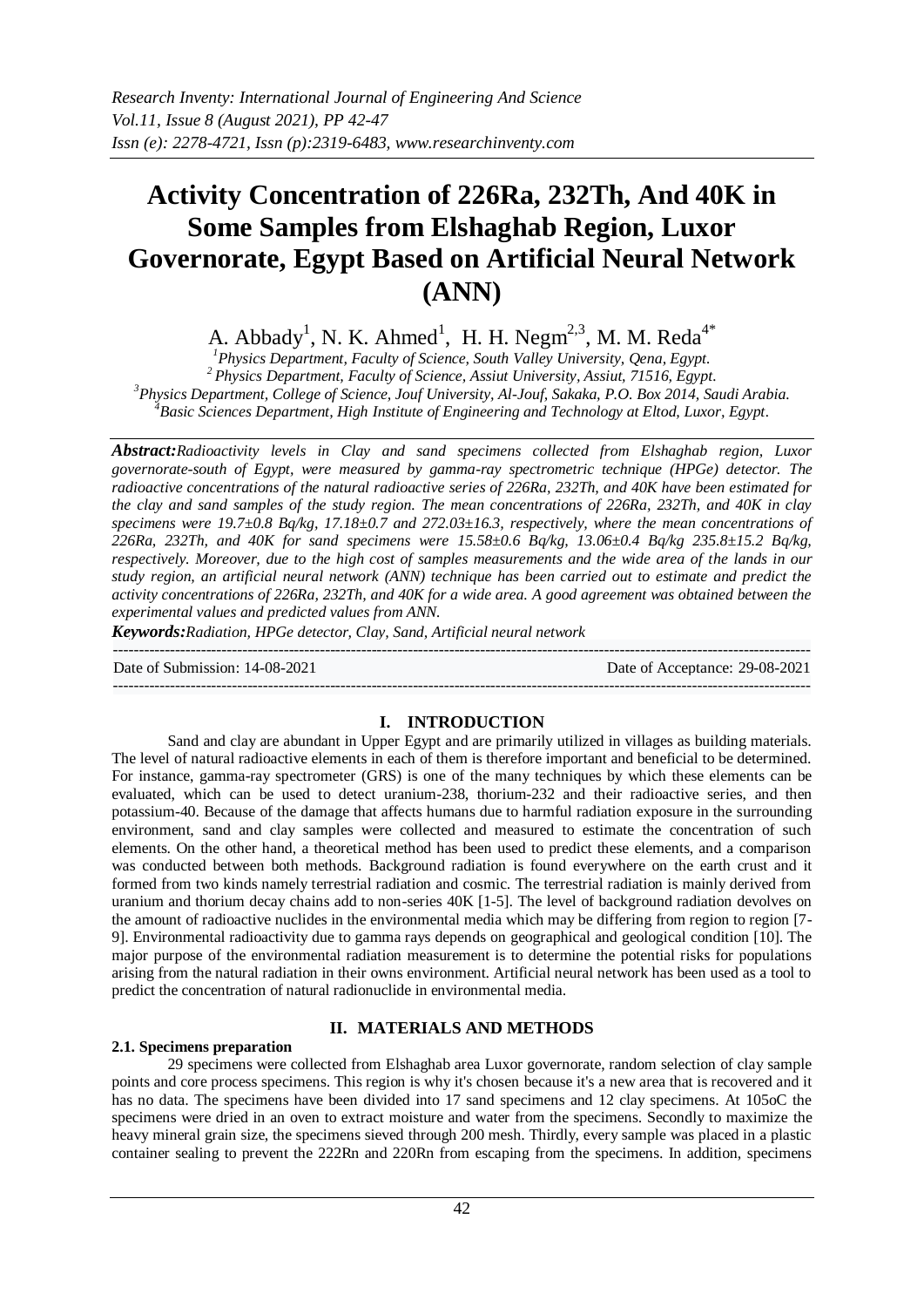were left for at least 4 weeks before radiometry analysis to strike a balance between 232Th, 226Ra and their daughter products [11].

## **2.2. Measurement activity concentration**

Radionuclide activities were determined using (HPGe) detector of n - type, an energy resolution of about 40% by 1.9 keV, a full width by half (FWHM) on the 1332.3 keV and a MCA with 8000 channels. The output of the detector is about 40%. The background concentrations of the μ to the rays were measured by an empty Marenilli beaker. The background spectra for the observed isotopes were used to correct the net μ to ray peak areas. A cylindrical lead shield of a thickness of 100 mm is used to secure the detector from the surrounding environment to reduce the − exposure from building and cosmic rays. This shield has three inner condensed plums, cadmium and copper shells [13]. The  $\gamma$ - ray transitions used to measure the concentration of the assigned nuclides in the series were as follows: 226Ra (186.1 KeV), 214Pb (295.1and 352.0 KeV), 214Bi (609.3, 1120.3 and 1765 KeV) for uranium series; 208Tl (583.0 KeV) 212Bi (39.86, 288.07, 727.33 and 1620.50KeV) and 228Ac (338.5 and 911.2 KeV) for thorium series; 40K (1460 KeV) for potassium.

(1)

The activity A(Ei), is given by:

 $A(E_i) = \frac{N(E_i)/T - n(E_i)}{N(E_i)N(E_i)N(E_i)}$  $\epsilon(E_i) \cdot P(E_i)$ 

Where, N(Ei) is the counts in a given peak (i) area, T is the sample counting lifetime, n(Ei) is the number of counts in background peak (i), t is the background counting time, P(Ei) is the number of gammas per disintegration of this nuclide (emission probability), M is the mass in kg of the measured sample, ε(Ei) is the detection efficiency of the measured gamma-line energy. If a nuclear power scale has more than one cap, an attempt is made to mean the peak activity by using the weighted average nuclear activity. Furthermore, based on the gamma-ray photo-peaks measured which have been released in the different radionuclides of both the 232Th and the 226 Ra decay sets, 40K the concentrations of the radiological risk indices of the specimens were estimated. Due to the much smaller life of the daughter radionuclides in the decay series 232Th and 226Ra, the measurements are based on the determination of secular equilibrium for each sample. In particular, the average activity concentration of 212 Pb, 208 Tl and 228Ac in the specimens, and the average activity concentration of 226Ra in the 214 Pb and 214Bi decay products, are determined. Accurate measurements were therefore carried out of the concentrations of 232Th and 226Ra radiological activity while a true measurement of the concentration of 40 K was achieved.

## **2.3 Artificial neural network simulation result**

In several fields artificial intelligence (AI) is used more and more frequently: for control, fail detection, or to predict variables. One of the most widely used AI tools is the neural network, and the most widely used neural network architecture is the multilayer feed forward Fig. 1. As proved in the universal approximation theorem [12] a feed-forward network with a single hidden layer, is capable of approximating any continuous functions defined on compact training data sets. It is common to apply the classical training algorithm, based on the minimization of the mean squared error (MSE) cost function, with the process (training) data. A comprehensive fundamentals of ANN can be found in ref [13].

### **Figure 1. Full connected multilayer feed forward neural network.**

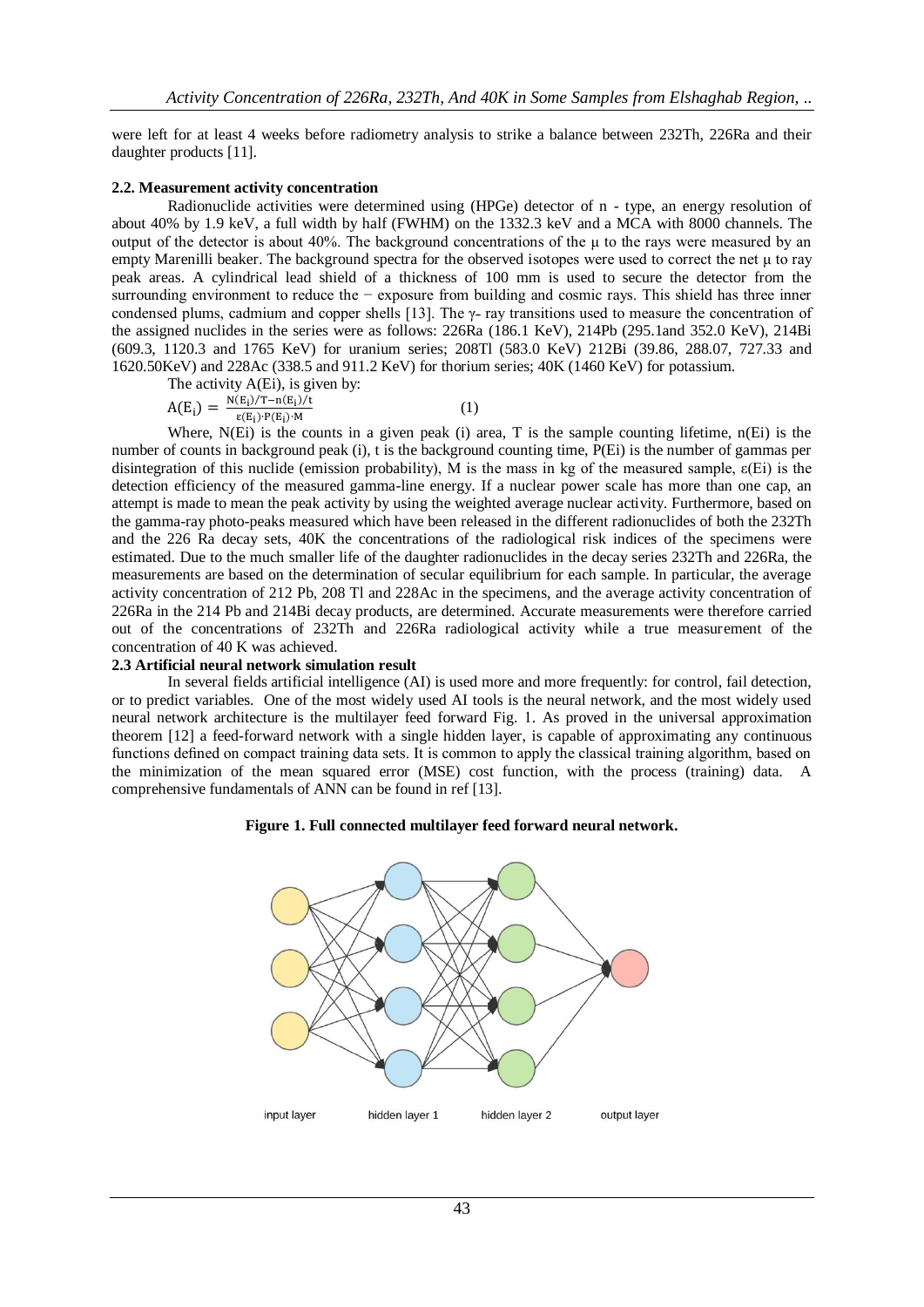## **III. RESULTS AND DISCUSSION**

## **3.1. Natural activity concentration**

Table 1 illustrates the activity concentration of the natural radionuclide (226Ra, 232Th, and 40K) in the sand and clay specimens collected from the area under investigation. The specific activities are given throughout the work in Bq/kg dry weight. The activity concentrations in sand specimens the activity concentrations (Bq/kg) for 226Ra, 232Th, and 40K, in Elshaghab region were ranged from 11.88±0.4 to 18.42±0.7 Bq/kg with the average value  $15.58\pm0.6$  Bq/kg, from  $9.01\pm0.2$  to  $17.1\pm0.7$  Bq/kg with the average value  $13.06\pm0.4$  Bq/kg and from 135.5 $\pm$ 11.6 to 298.4 $\pm$ 17.3 Bq/kg with the average value of 235.8 $\pm$ 15.2 Bq/kg, respectively. On the other hand, 226Ra, 232Th, and 40K concentration for clay specimens were ranged from  $12.3\pm0.4$  to  $23.3\pm1.1$  with an average value of  $19.7\pm0.8$  Bq/kg, from  $11.3\pm0.3$  to  $21.4\pm0.9$  with an average value of  $17.18\pm0.7$  and from 123.6±11.1 to 387.2±19.6 with an average value of 272.03±16.3, respectively. . 226Ra, 232Th, and 40K concentration in clay are higher than those in sand specimens and the reason may be attributed to the used of fertilizers in clays for agriculture purpose [19]. The measured concentration of radionuclides has been found lower than average world level which reported by UNSCEAR (30, 35,400 Bq/Kg) [21]. The detailed distribution of studied radionuclides is given in Figure 2.









## **(b)**

## **3.2 Artificial Neural Network Simulation Resul**

In the current paper our used training data set is a real data set as mentioned above so we will use least mean log squares cost function [16]. The use of (LMLS) will help training algorithm to robustly train ANN and hence provide reliable ANN in the presence of real training data sets. The ANN architecture considered is a 3 layer feed forward NN with 18 hidden neurons as shown in Fig. 5. The training data set pairs can be written as (distance between specimens, activity concentration). The following table summarizes both ANN architecture and training parameters.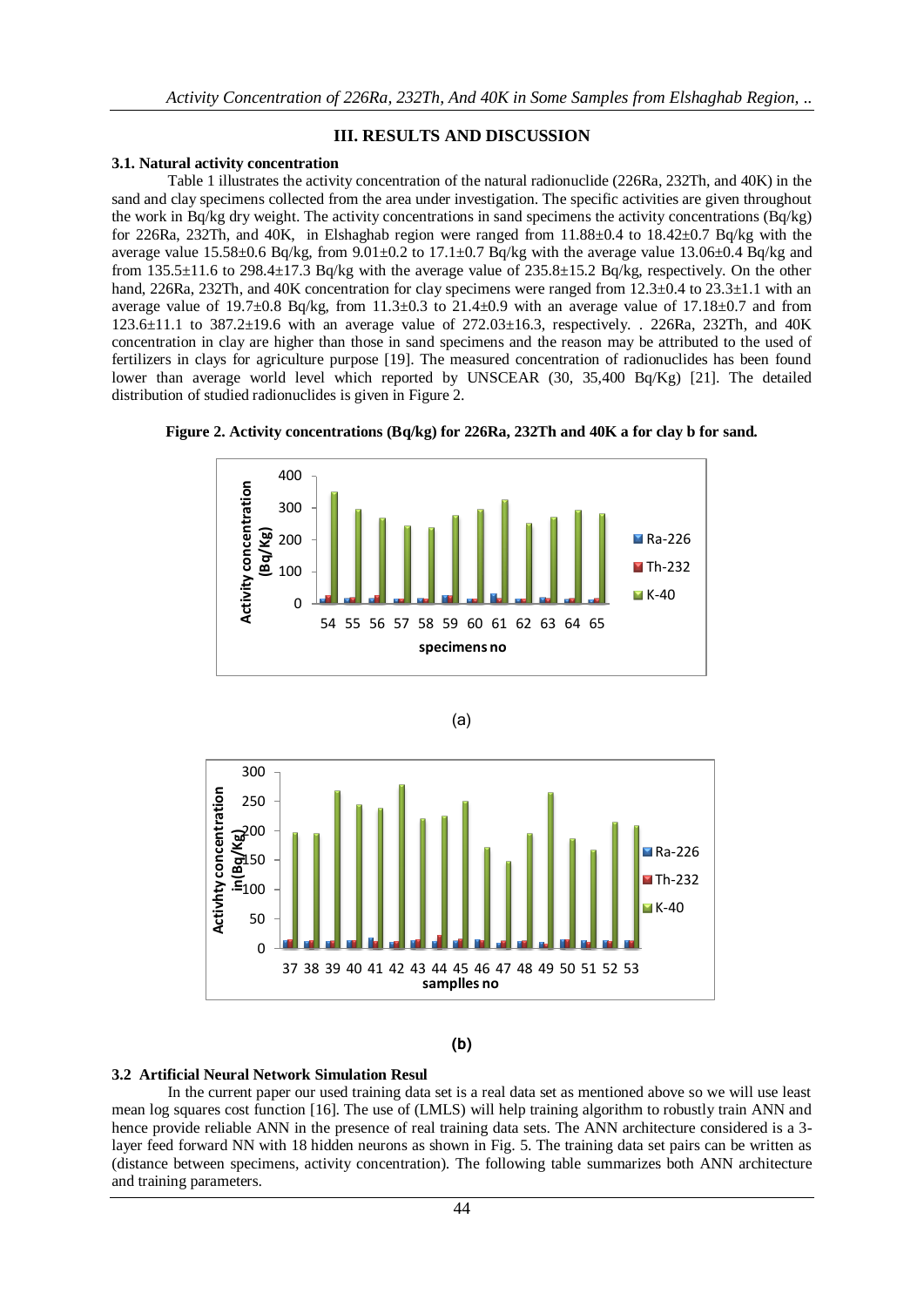| Parameter                  | Table 1 Training and Alviv architecture parameters.<br><b>Value</b> |
|----------------------------|---------------------------------------------------------------------|
| No. of layers              | $3$ (input – hidden - output)                                       |
| No. of input neurons       | One (distance between specimens)                                    |
| No. of hidden neurons      | 18                                                                  |
| No. of output neurons      | One (activity concentration)                                        |
| Training Algorithm         | Trainlm (its default parameters)                                    |
| <b>Cost Function</b>       | LMLS                                                                |
| <b>Activation Function</b> | Logsig                                                              |
| No. of epochs              | 1000                                                                |

**Table 1 Training and ANN architecture parameters.**





## **3.2.1 Case1: ANN results for predicting activity concentration of sand specimens collected from Elshaghab region**

In the current section the proper performances of different ANNs are demonstrated for predicting different activity concentration measurements of 226Ra, 232Th and 40K for surface sand specimens collected from Elshaghab region - Egypt. Table 2 shows the predictions of different ANN models and its related the practical measurements. From the tabulated results we can note that, the trained ANN models achieved accurate predictions for all (226Ra, 232Th, and 40K) activity concentrations for surface sand specimens. Also, the obtained results indicate that the used ANNs are well trained. It can be noted from Table 2 that, the rate of errors for the ANN model ranged from 0% to 5.872568%.

**Table 2 ANN results and experimental results for 226Ra, 232Th and 40K concentration in Elshaghab sand specimens.**

| <b>Activity concentration in (Bq/Kg)</b>           |                                    |                                        |                     |                                    |                              |                     |                                    |                                        |                        |
|----------------------------------------------------|------------------------------------|----------------------------------------|---------------------|------------------------------------|------------------------------|---------------------|------------------------------------|----------------------------------------|------------------------|
| <b>Displaceme</b><br>of<br>nt<br>specimens<br>(km) | <b>Experiment</b><br>al<br>results | <b>ANN</b><br>estimatio<br>$\mathbf n$ | <b>Error</b><br>(%) | <b>Experiment</b><br>al<br>results | <b>ANN</b><br>estimatio<br>n | <b>Error</b><br>(%) | <b>Experiment</b><br>al<br>results | <b>ANN</b><br>estimatio<br>$\mathbf n$ | <b>Error</b><br>$(\%)$ |
| $\mathbf{0}$                                       | 15.14                              | 15.14                                  | $\Omega$            | 9.77                               | 9.78                         | 0.00102             | 267.41                             | 267.41                                 | $\mathbf{0}$           |
| 0.5                                                | 14.38                              | 14.41                                  | 0.00209             | 9.01                               | 9.01                         | $\boldsymbol{0}$    | 286.90                             | 286.90                                 | $\boldsymbol{0}$       |
| 1                                                  | 15.20                              | 15.20                                  | $\overline{0}$      | 13.60                              | 13.60                        | $\mathbf{0}$        | 197.30                             | 197.30                                 | $\boldsymbol{0}$       |
| 1.5                                                | 15.60                              | 14.42                                  | 0.07564             | 12.79                              | 14.60                        | 0.14152             | 271.02                             | 271.02                                 | $\boldsymbol{0}$       |
| $\overline{c}$                                     | 12.39                              | 12.39                                  | $\mathbf{0}$        | 11.34                              | 11.34                        | $\mathbf{0}$        | 229.24                             | 284.19                                 | 0.2397                 |
| 2.5                                                | 17.08                              | 17.08                                  | $\mathbf{0}$        | 13.91                              | 13.91                        | $\mathbf{0}$        | 186.02                             | 186.02                                 | $\boldsymbol{0}$       |
| 3                                                  | 11.88                              | 11.88                                  | $\mathbf{0}$        | 10.77                              | 10.77                        | $\boldsymbol{0}$    | 227.96                             | 236.04                                 | 0.0354<br>4            |
| 3.5                                                | 17.13                              | 17.13                                  | $\overline{0}$      | 14.77                              | 14.77                        | $\mathbf{0}$        | 208.23                             | 208.23                                 | $\mathbf{0}$           |
| 4                                                  | 14.82                              | 14.82                                  | $\overline{0}$      | 13.70                              | 13.70                        | $\theta$            | 247.07                             | 247.07                                 | $\boldsymbol{0}$       |
| 4.5                                                | 15.50                              | 15.50                                  | $\overline{0}$      | 12.90                              | 12.90                        | $\theta$            | 135.50                             | 135.50                                 | $\boldsymbol{0}$       |
| 5                                                  | 18.42                              | 18.44                                  | 0.00109             | 13.90                              | 13.90                        | $\boldsymbol{0}$    | 235.00                             | 235.00                                 | $\boldsymbol{0}$       |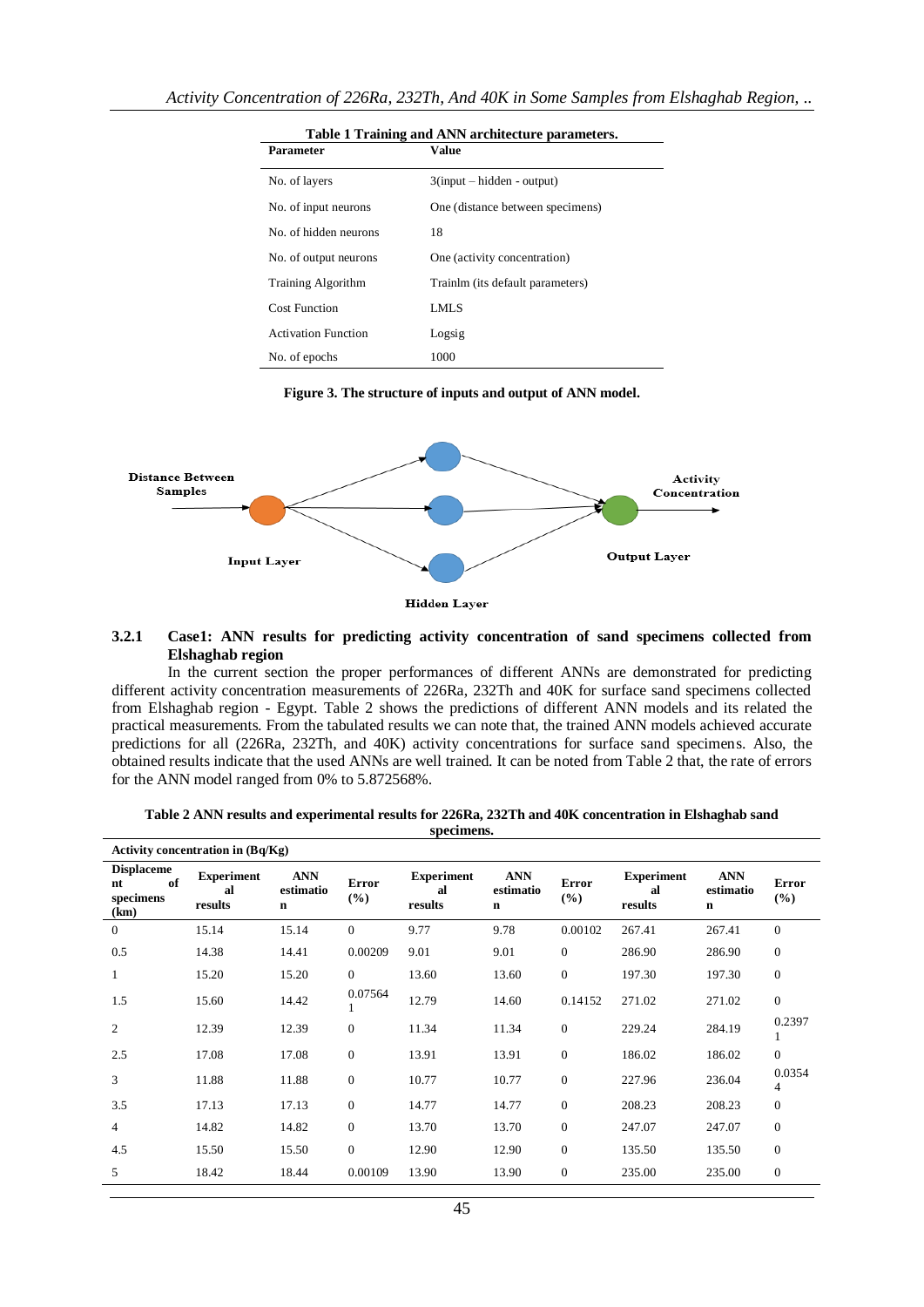| 5.5             | 13.90 | 13.85 | 0.00359<br>$\overline{ }$ | 17.10 | 17.55 | 0.02632                 | 222.30 | 222.30 | $\mathbf{0}$             |
|-----------------|-------|-------|---------------------------|-------|-------|-------------------------|--------|--------|--------------------------|
| 6               | 18.03 | 18.03 | $\overline{0}$            | 16.40 | 15.71 | 0.04207<br>$\mathbf{r}$ | 275.50 | 275.50 | $\mathbf{0}$             |
| 6.5             | 17.20 | 17.13 | 0.00407                   | 11.20 | 11.20 | $\mathbf{0}$            | 298.40 | 328.15 | 0.0997                   |
| $7\phantom{.0}$ | 17.10 | 17.10 | $\mathbf{0}$              | 13.80 | 13.80 | $\theta$                | 235.60 | 237.03 | 0.0060<br>$\overline{z}$ |
| 7.5             | 15.60 | 16.28 | 0.04359                   | 14.00 | 15.46 | 0.10429                 | 249.40 | 249.40 | 0                        |

## **3.2.2 Case2: ANN results for predicting concentration of clayspecimens collected from Elshaghab region**

In the current section the proper performances of different ANNs are demonstrated for predicting different activity concentration measurements of 226Ra, 232Th and 40K for surface clay specimens collected from Elshaghab region - Egypt. Table 3 shows the predictions of different ANN models and its related the practical measurements. From the tabulated results we can note that, the trained ANN models achieved accurate predictions for all activity concentrations (226Ra, 232Th and 40K) for surface sand specimens. Also, the obtained results indicate that the used ANNs are well trained. Also, it can be noted that, the rate of errors for the ANN model ranged from 0% to 5.272512%. According to Table 3, excellent agreement between experimental data and ANN results was indicated.

#### **Table 3 ANN results and experimental results for 226Ra, 232Th and 40K concentration in Elshaghab clay specimens.**

| Activity concentration in $(Bq/Kg)$                |                                    |                                        |                          |                                    |                                        |                 |                                    |                                        |                        |
|----------------------------------------------------|------------------------------------|----------------------------------------|--------------------------|------------------------------------|----------------------------------------|-----------------|------------------------------------|----------------------------------------|------------------------|
| <b>Displaceme</b><br>of<br>nt<br>specimens<br>(km) | <b>Experiment</b><br>al<br>results | <b>ANN</b><br>estimatio<br>$\mathbf n$ | <b>Error</b><br>$(\%)$   | <b>Experiment</b><br>al<br>results | <b>ANN</b><br>estimatio<br>$\mathbf n$ | Error<br>$(\%)$ | <b>Experiment</b><br>al<br>results | <b>ANN</b><br>estimatio<br>$\mathbf n$ | <b>Error</b><br>$(\%)$ |
| $\mathbf{0}$                                       | 21.90                              | 21.90                                  | $\overline{0}$           | 19.90                              | 19.73                                  | 0.00854<br>3    | 387.20                             | 378.91                                 | 0.02141                |
| 0.5                                                | 23.10                              | 26.41                                  | 0.1432<br>9              | 19.30                              | 17.83                                  | 0.07616<br>6    | 271.60                             | 27.60                                  | 0.89838                |
| $\mathbf{1}$                                       | 23.30                              | 23.63                                  | 0.0141<br>6              | 20.40                              | 20.49                                  | 0.00441         | 268.30                             | 268.30                                 | $\mathbf{0}$           |
| 1.5                                                | 19.10                              | 19.10                                  | $\mathbf{0}$             | 17.10                              | 16.92                                  | 0.01052<br>6    | 286.20                             | 340.38                                 | 0.18931                |
| $\overline{2}$                                     | 18.20                              | 18.20                                  | $\mathbf{0}$             | 16.50                              | 16.32                                  | 0.01090<br>9    | 293.10                             | 293.10                                 | $\mathbf{0}$           |
| 2.5                                                | 12.30                              | 12.30                                  | $\boldsymbol{0}$         | 11.30                              | 10.92                                  | 0.03362<br>8    | 229.20                             | 229.20                                 | $\boldsymbol{0}$       |
| 3                                                  | 19.90                              | 19.90                                  | $\mathbf{0}$             | 17.70                              | 16.88                                  | 0.04632<br>8    | 320.60                             | 320.60                                 | $\boldsymbol{0}$       |
| 3.5                                                | 17.40                              | 17.47                                  | 0.0040<br>$\overline{2}$ | 12.20                              | 14.08                                  | 0.1541          | 123.60                             | 123.60                                 | $\mathbf{0}$           |
| $\overline{4}$                                     | 18.50                              | 19.95                                  | 0.0783<br>8              | 15.50                              | 15.51                                  | 0.00065         | 264.60                             | 264.60                                 | $\mathbf{0}$           |
| 4.5                                                | 20.30                              | 20.30                                  | $\overline{0}$           | 17.70                              | 17.66                                  | 0.00226         | 281.70                             | 281.70                                 | $\mathbf{0}$           |
| 5                                                  | 19.10                              | 19.10                                  | $\boldsymbol{0}$         | 15.40                              | 15.43                                  | 0.00195         | 255.90                             | 259.13                                 | 0.01262                |
| 5.5                                                | 21.10                              | 21.10                                  | $\mathbf{0}$             | 21.40                              | 20.13                                  | 0.05934<br>6    | 236.30                             | 236.30                                 | $\mathbf{0}$           |
| 6                                                  | 22.70                              | 22.70                                  | $\mathbf{0}$             | 19.03                              | 19.34                                  | 0.01629         | 318.20                             | 215.69                                 | 0.32215<br>6           |

## **IV. CONCLUSION**

The current work provides information on the concentration and distribution of radionuclides in these sources and the associated hazards of 226Ra (U-238) series, 232Th series and 40K. This knowledge should be known as Elshagab is a new area. The result refers to the mean value of 226Ra, 232Th, and 40K were lower than the world average value (30,35,400) respectively (15) and sand has lower natural radioactivity than clay in the same region. It is concluded that sand and clay used in agriculture in Elshaghab region have not got any health risk about the radiation hazard. The ANN technique has a minimum value of error. The ANN errors explain the percentage of the difference between the experimental results and the estimated ANN results of activity concentration.

#### **Conflict of interest**

There is no conflict to disclose.